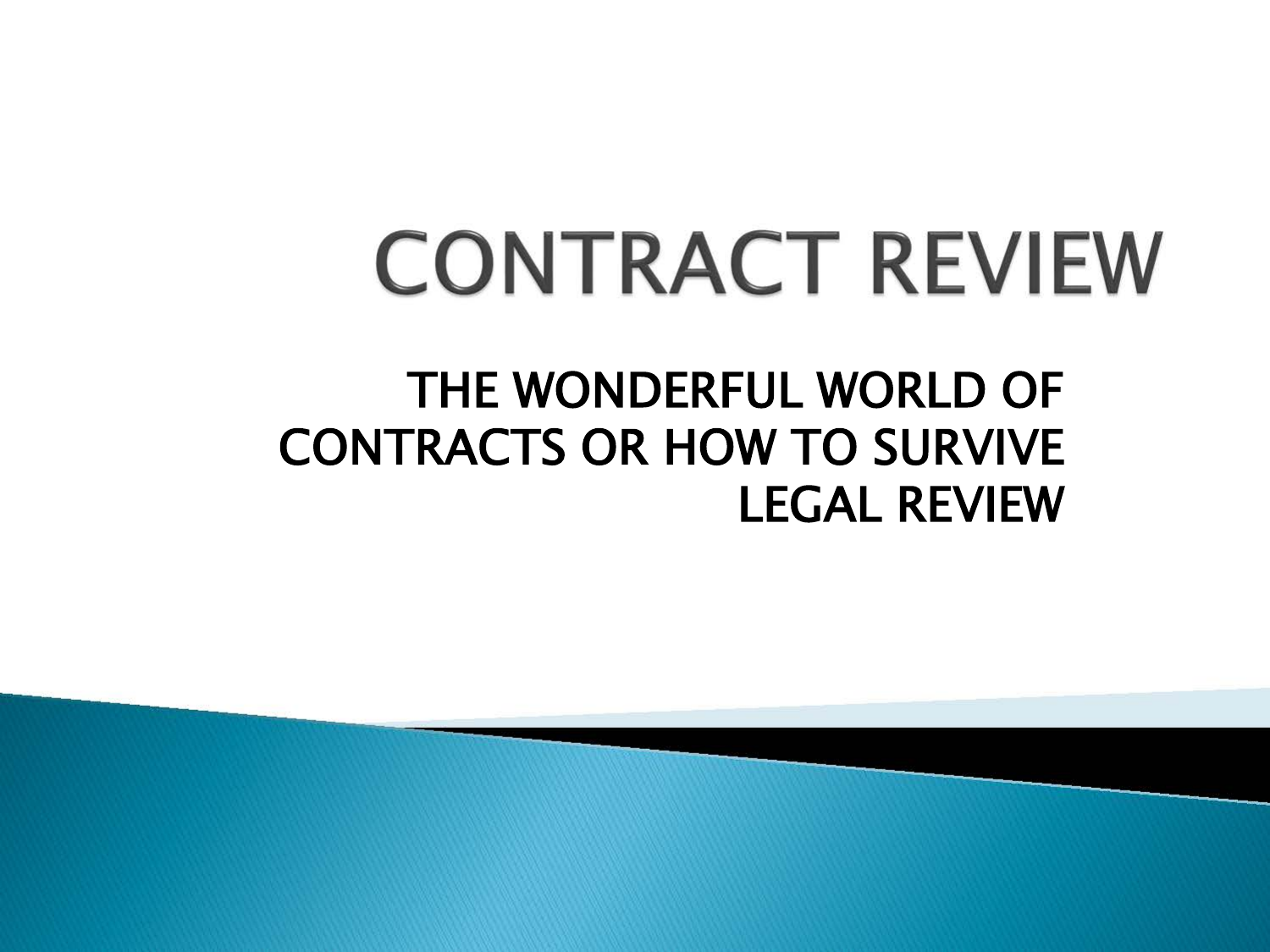### **TWO ASPECTS OF PRESENTATION**

#### ESSENTIAL CONTRACT TERMS

#### **DEALING WITH VENDORS**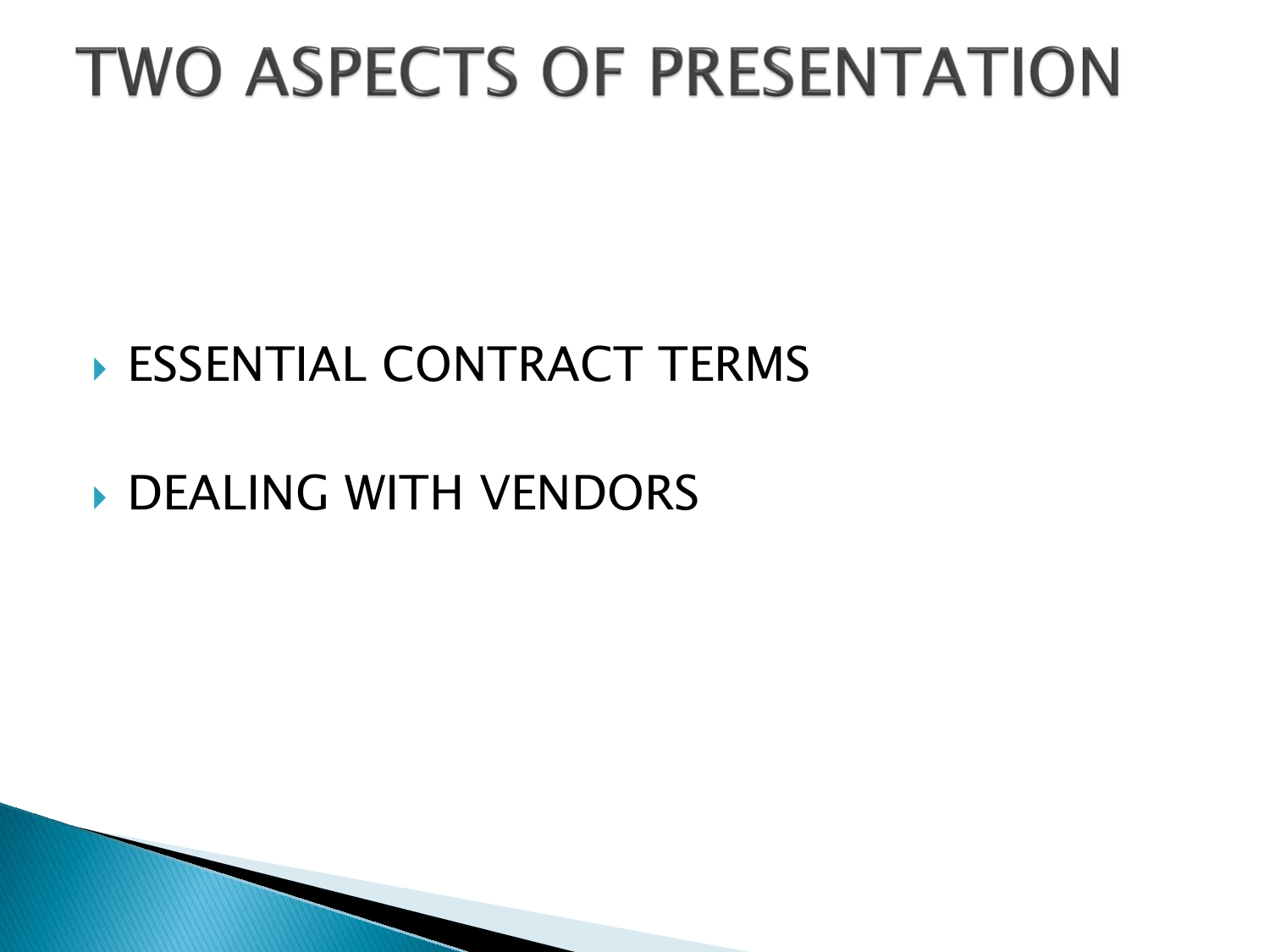# REQUIRED TERMS OF A CONTRACT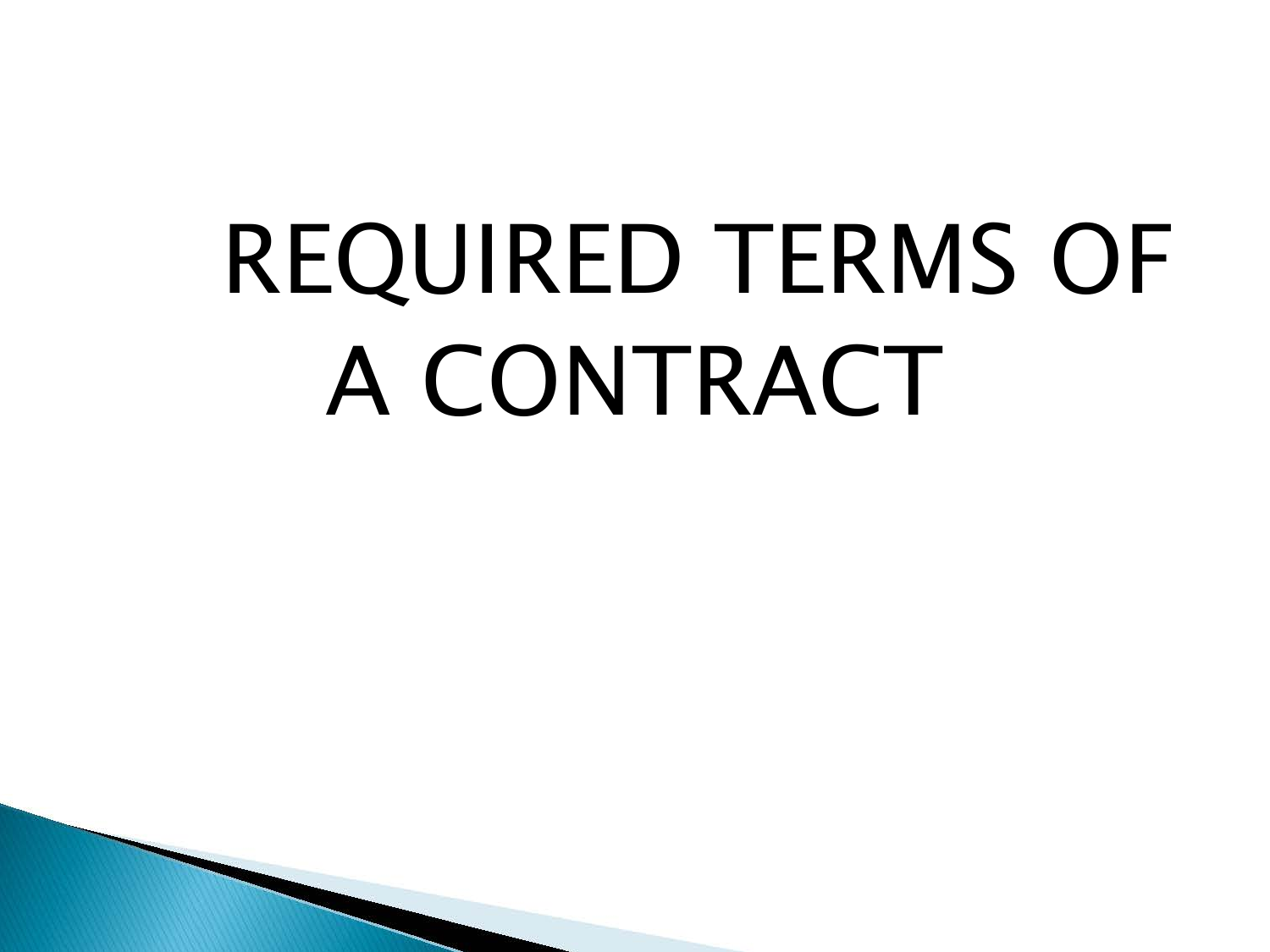### LEGAL, WORKING WITH PURCHASING, HAVE DEVELOPED CERTAIN MINIMUM REQUIREMENTS FOR ANY CONTRACT ENTERED INTO ON BEHALF OF THE COUNTY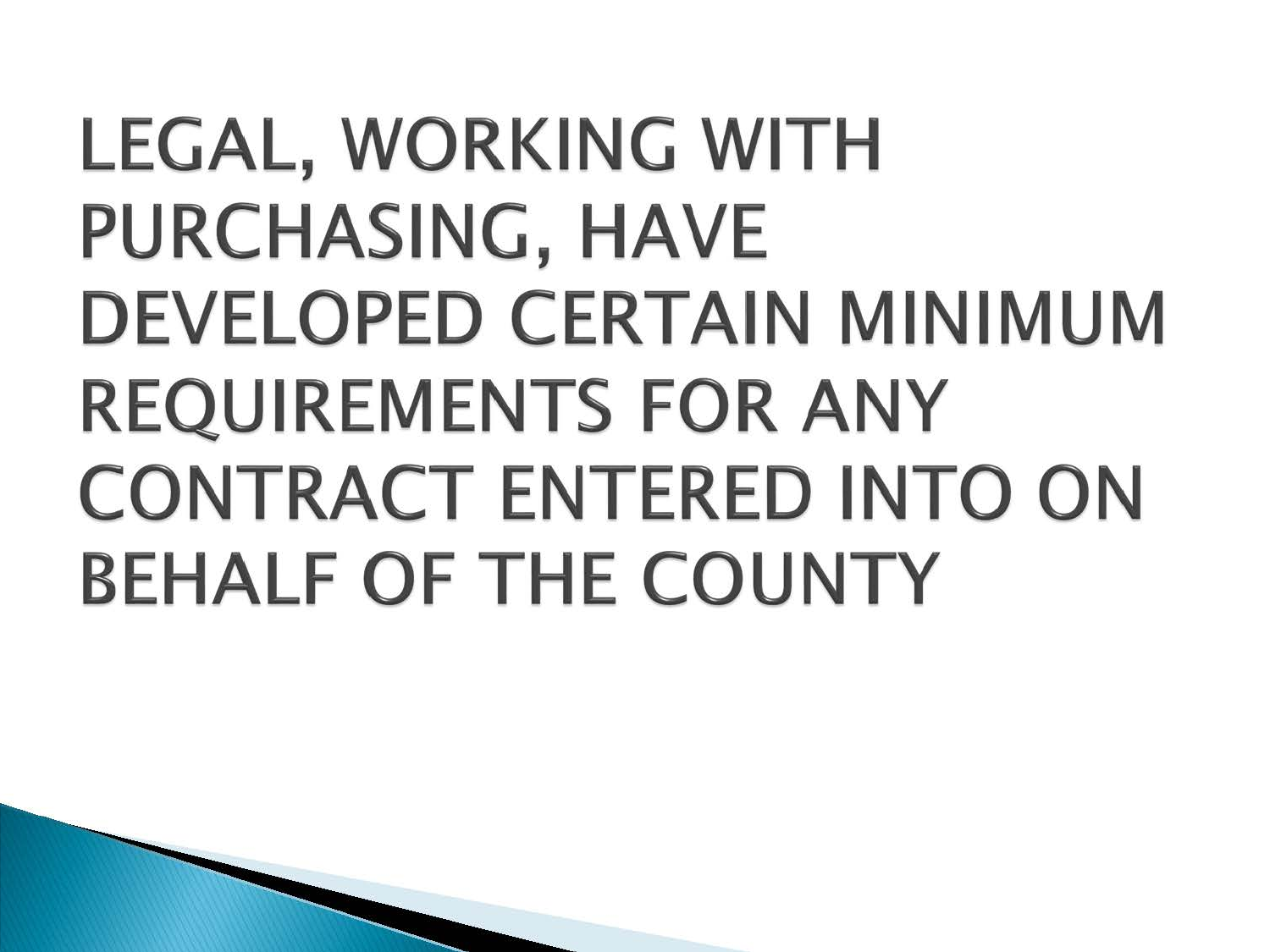### **PARTIES**

- CONTRACTS ARE NOT WITH DEPARTMENTS
- CONTRACT ARE REQUIRED TO BE WITH EITHER
	- OKALOOSA COUNTY, OR
	- COMMISSIONERS OF OKALOOSA THE BOARD OF COUNTY **COUNTY**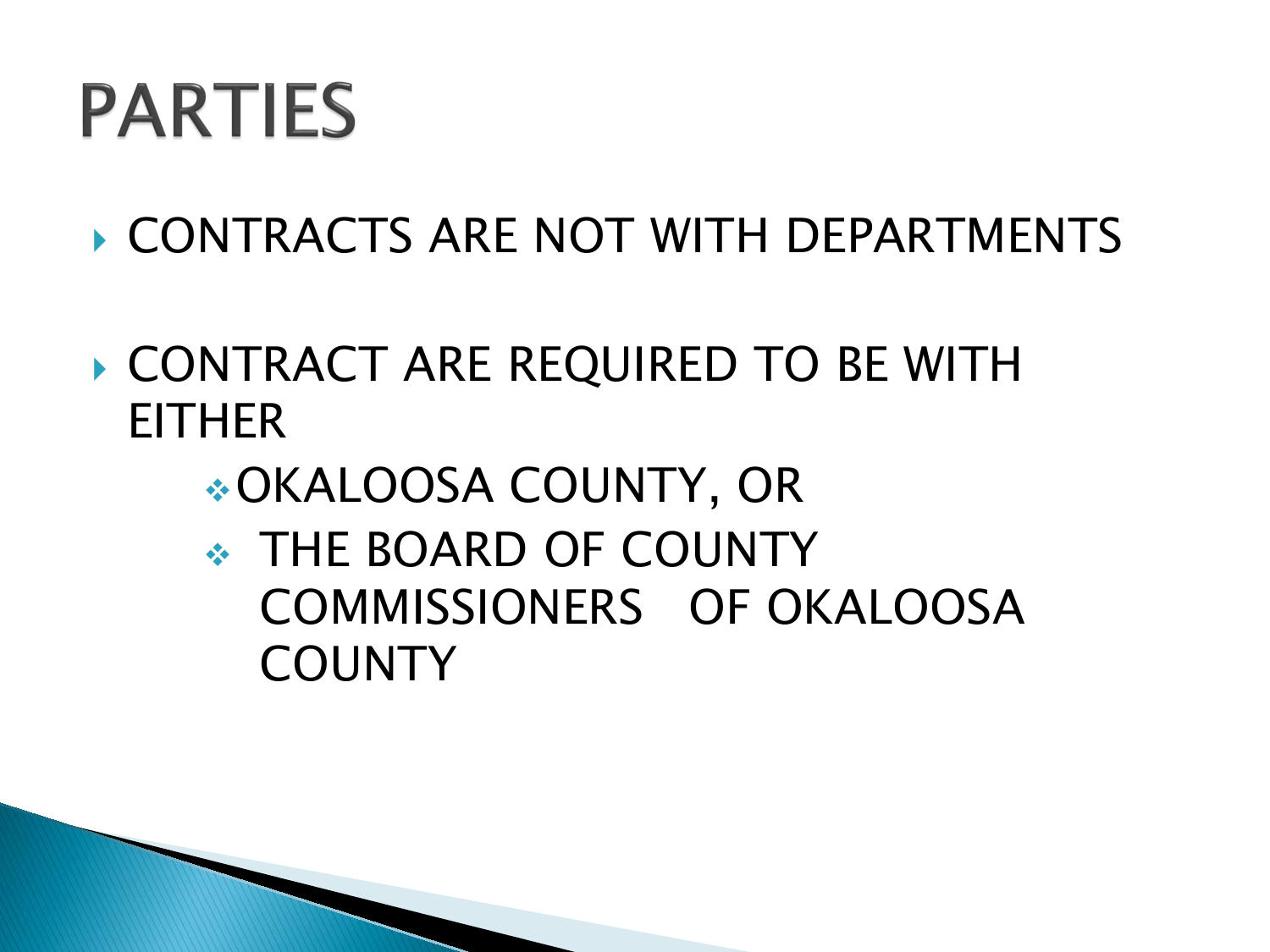## **TERM OF THE AGREEMENT**

- ALL CONTRACTS NEED A TERMINATION DATE
- AUTOMATIC RENEWALS THAT COULD GO IN PAST CONTRACTS, THERE WERE FOREVER
- MAXIMUM OF 5 YEARS WITH NO MORE THAT 2 RENEWAL OF 1 YEAR EACH (THIS IS THE MAXIMUM)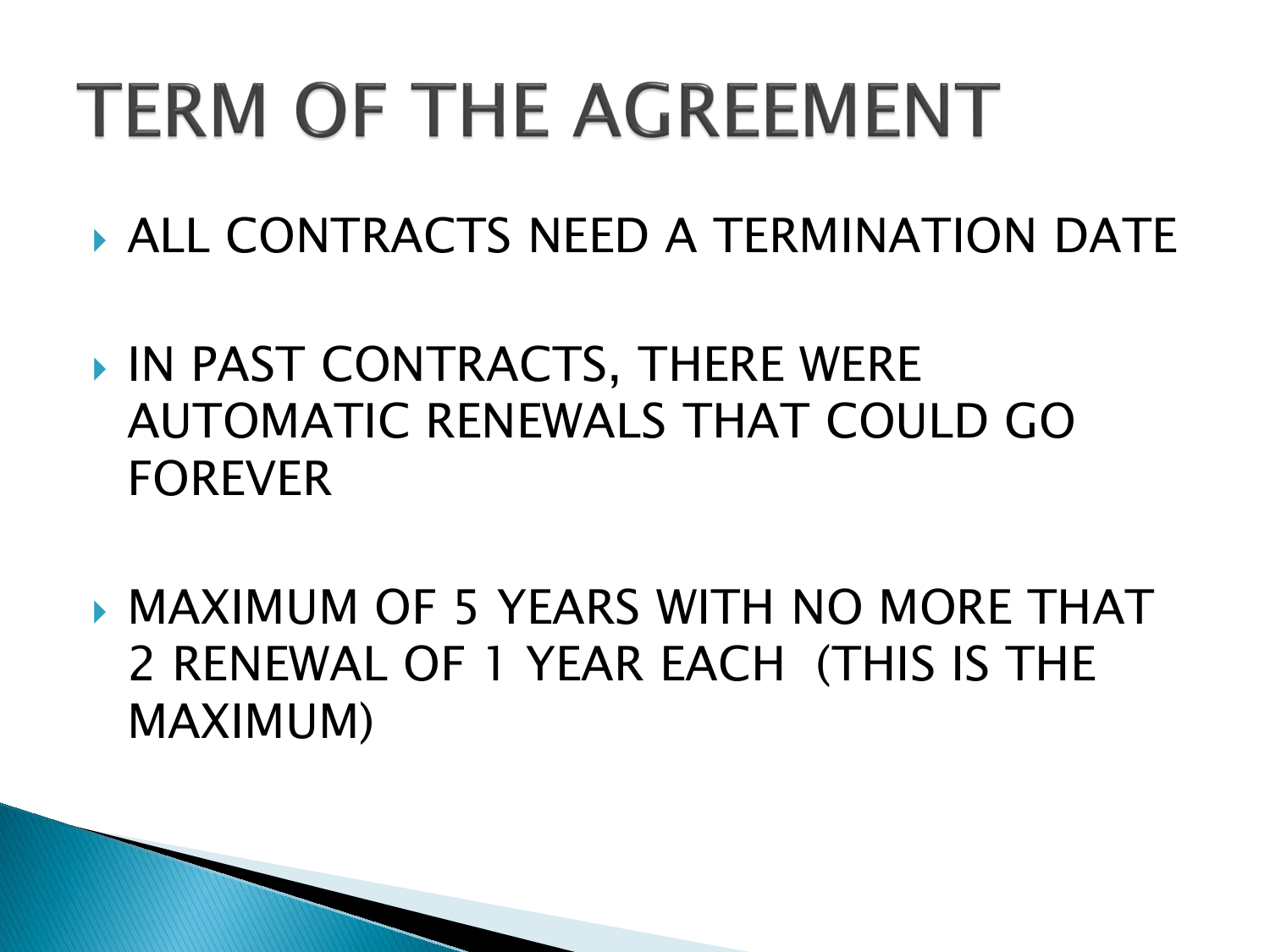## **ABILITY TO TERMINATE**

- FOR THE COUNTY TO GET OUT FROM THEM ALL CONTRACTS MUST HAVE THE ABILITY WITHOUT CAUSE
- USUALLY THESE SHOULD REQUIRE NO MORE THAN 60 DAYS NOTICE OF BY COUNTY TO TERMINATE CONTRACT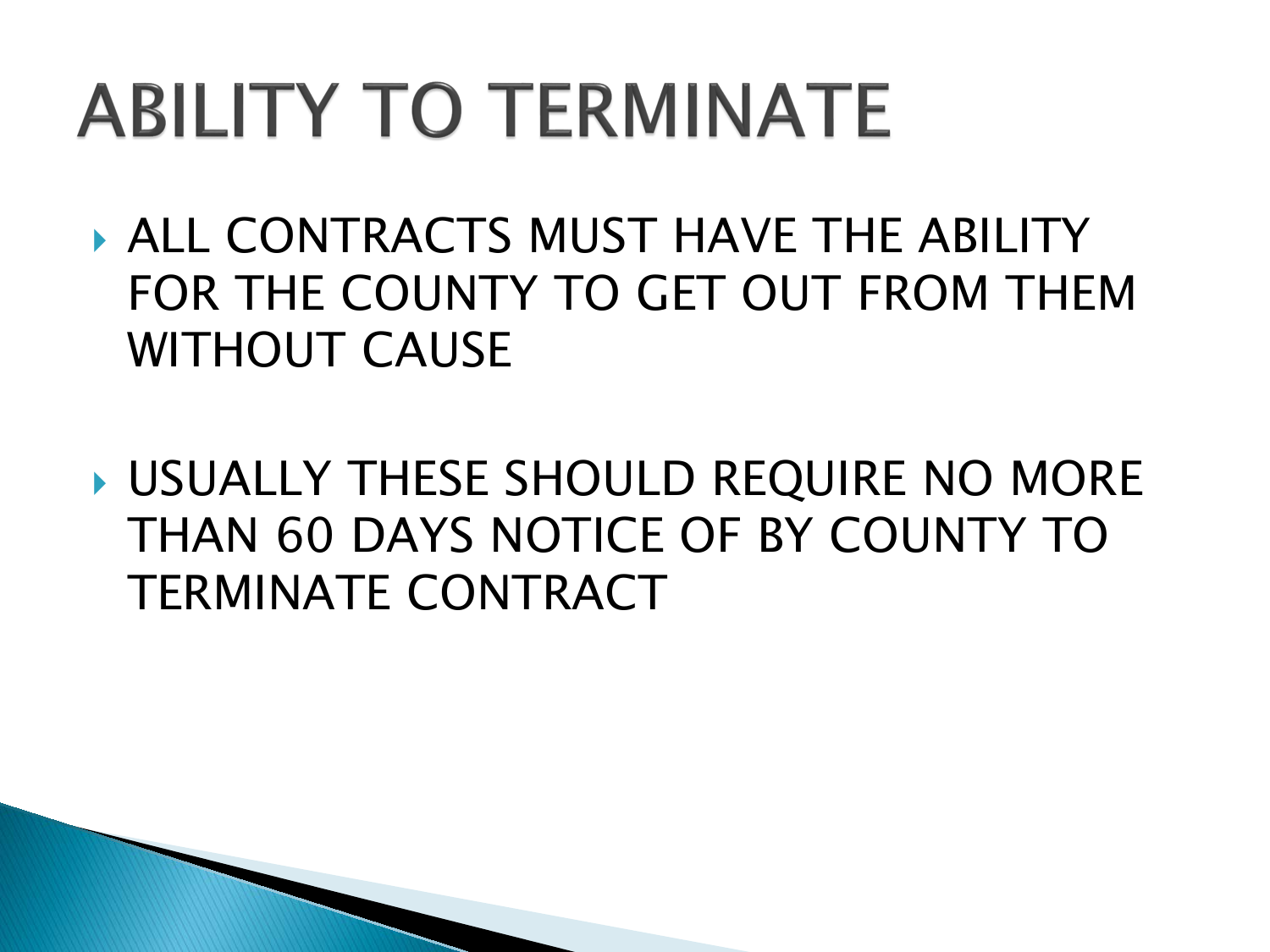### **PUBLIC RECORDS**

- COMPLY WITH THE PUBLIC RECORDS LAW GENERALLY WE PREFER TO HAVE A STATEMENT THAT THE CONTRACTOR IS TO
- THE LAW, THEY MUST COMPLY WITH THE **IF THE CONTRACTOR IS PERFORMING** FUNCTIONS OF THE COUNTY THEN UNDER PUBLIC RECORDS LAW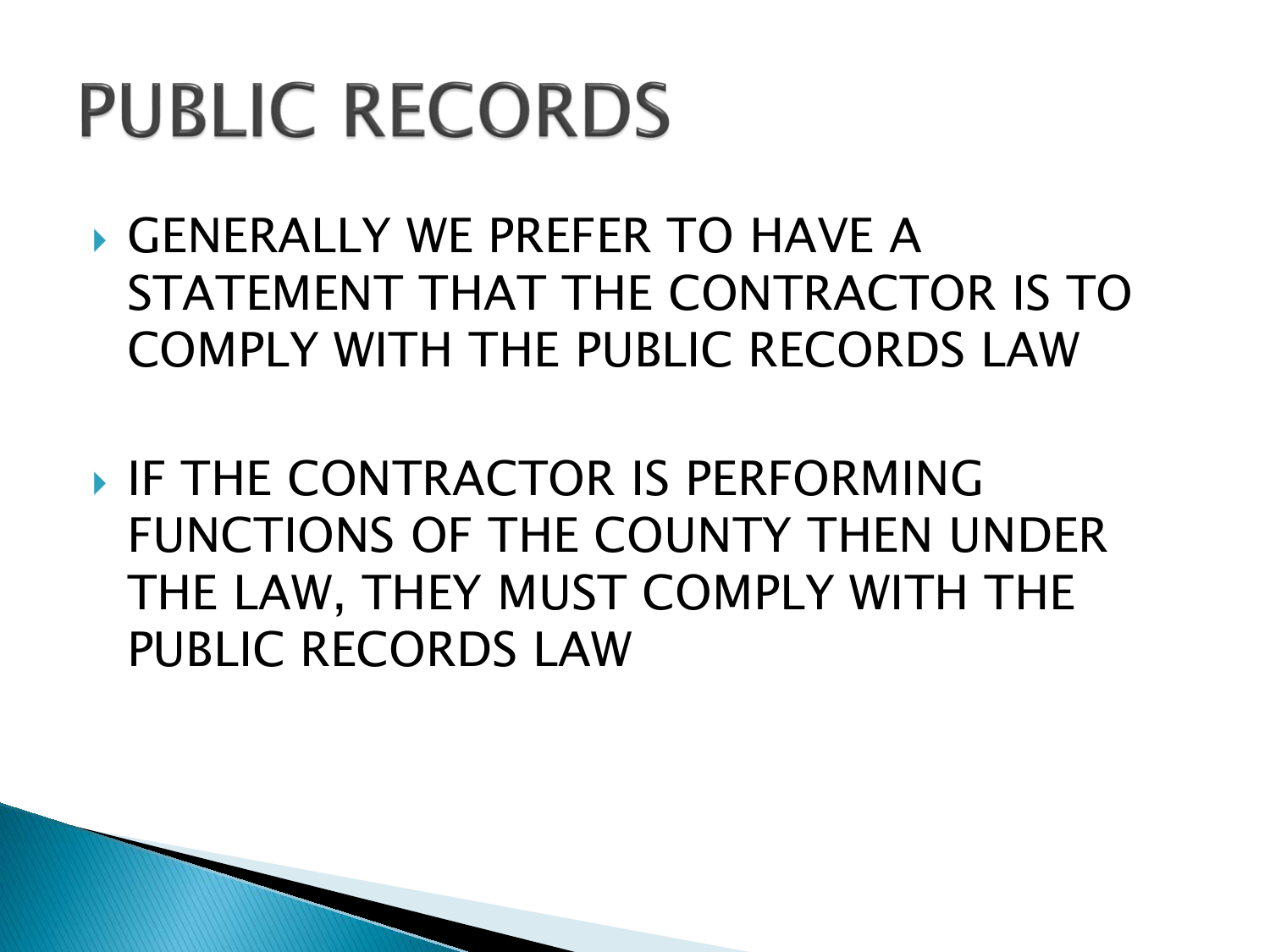## **AUDIT ABILTITY**

- ALL CONTRACTS SHOULD AUTHORIZE THE COUNTY TO REVIEW AND AUDIT ANY BILLING OR EXPENDITURE OF PUBLIC FUNDS
- WE HAVE STANDARD LANGUAGE THAT WE NORMALLY REQUIRE BE INCLUDED
- MAY NEVER AUDIT BUT IT PROTECTS THE **COUNTY**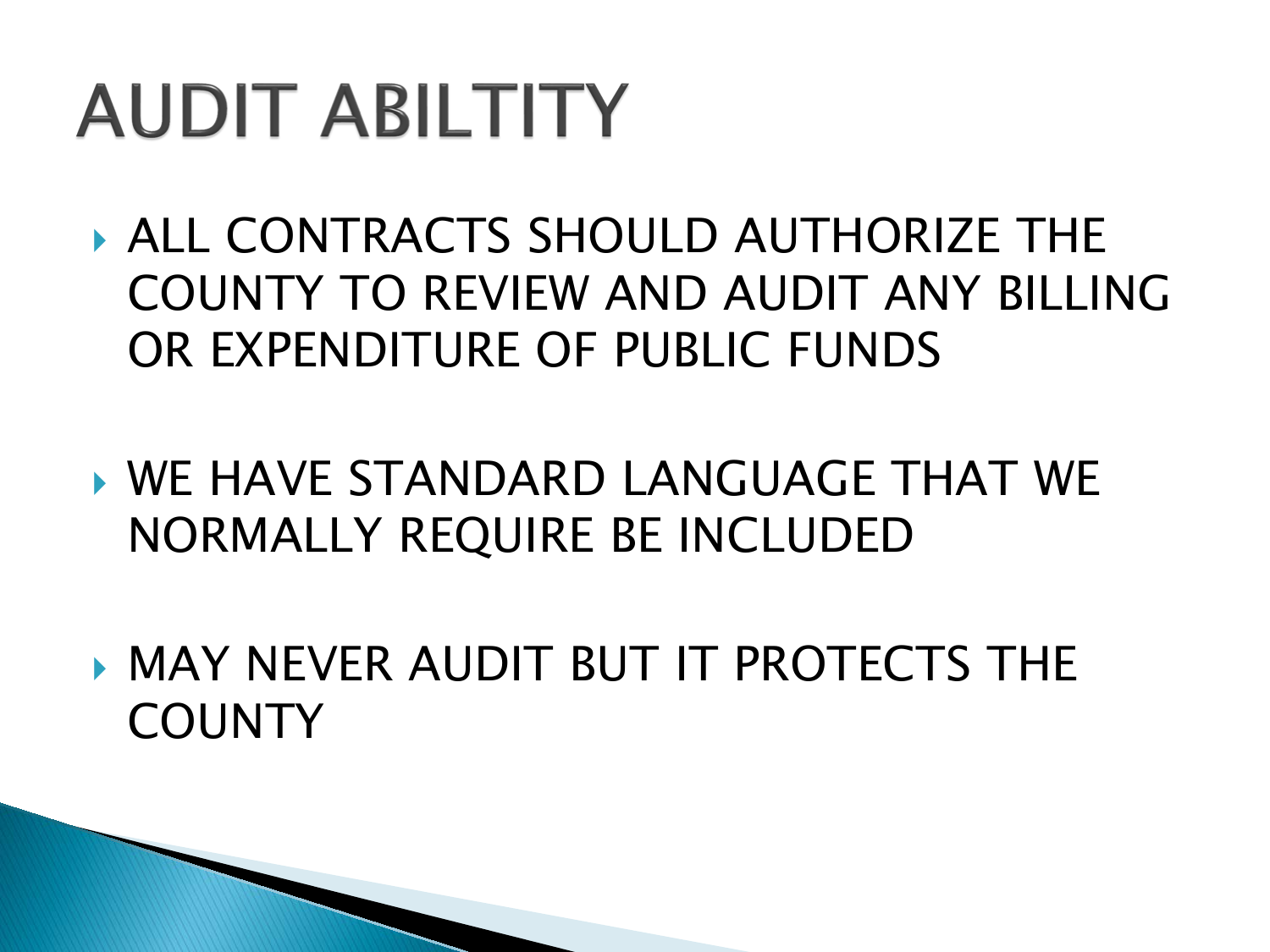### **INSURANCE**

- REQUIRES THE PRESENCE OF THE VENDOR ON SITE OR COUNTY PROPERTY ARE REQUIRED TO HAVE INSURANCE REQUIRED FOR ANY CONTRACT THAT
- AMOUNTS DETERMINED BY RISK MANAGEMENT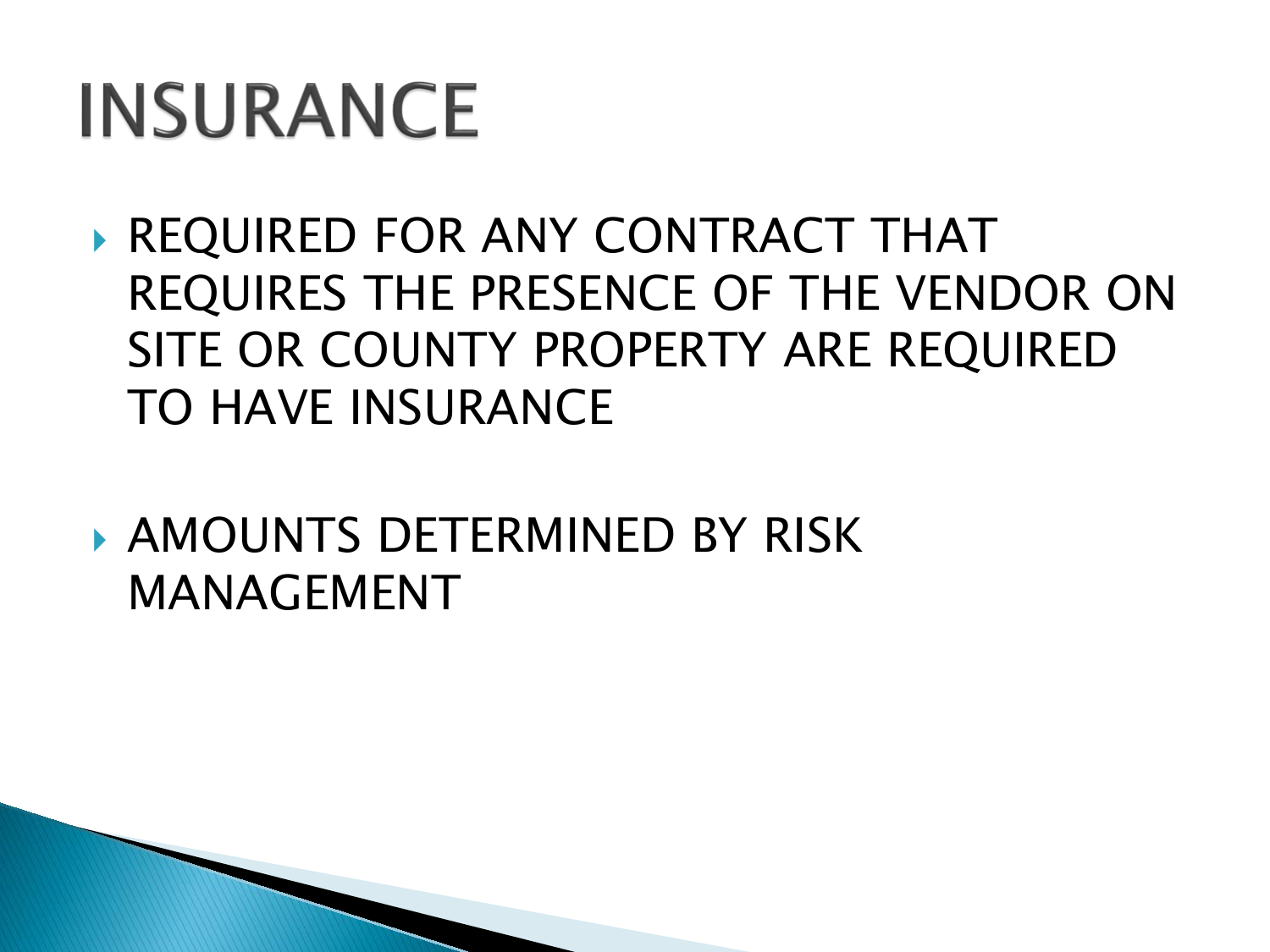## **INDEMNIFICATION**

- PROTECT AND PAY ANY LOSS OR DAMAGE OF INDEMNIFICATION IS THE AGREEMENT TO ANOTHER PARTY
- MAJOR PROBLEM AREA WITH CONTRACTS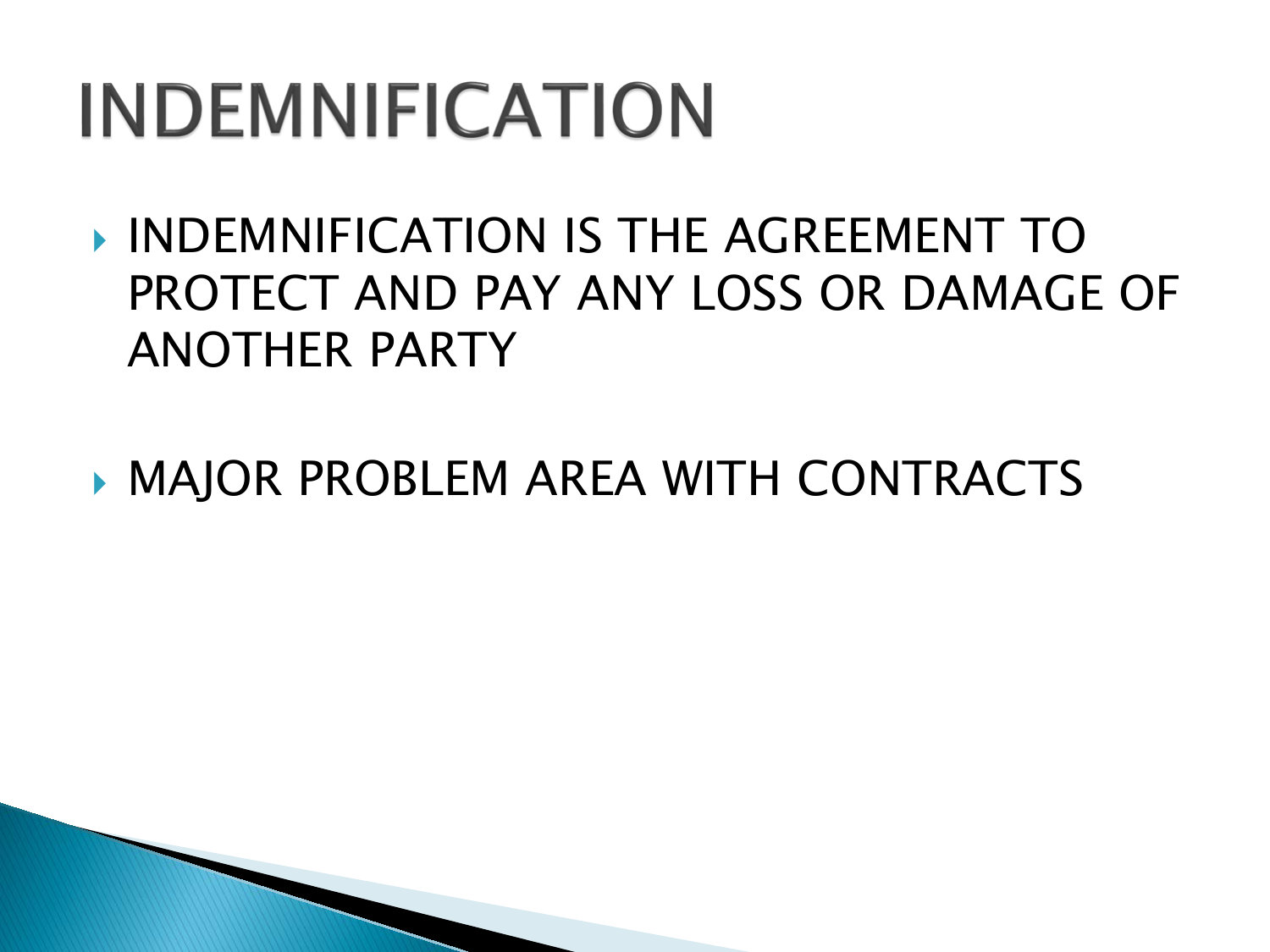### **EXAMPLE OF** "BAD" INDEMNIFICATION

"THE COUNTY AGREES TO INDEMNIFY AND HOLD THE CONTRACTOR HARMLESS FROM ANY LOSS, DAMAGE, CLAIM OR INJURY THAT IT MIGHT INCUR DURING THE TERM OF THIS CONTRACT"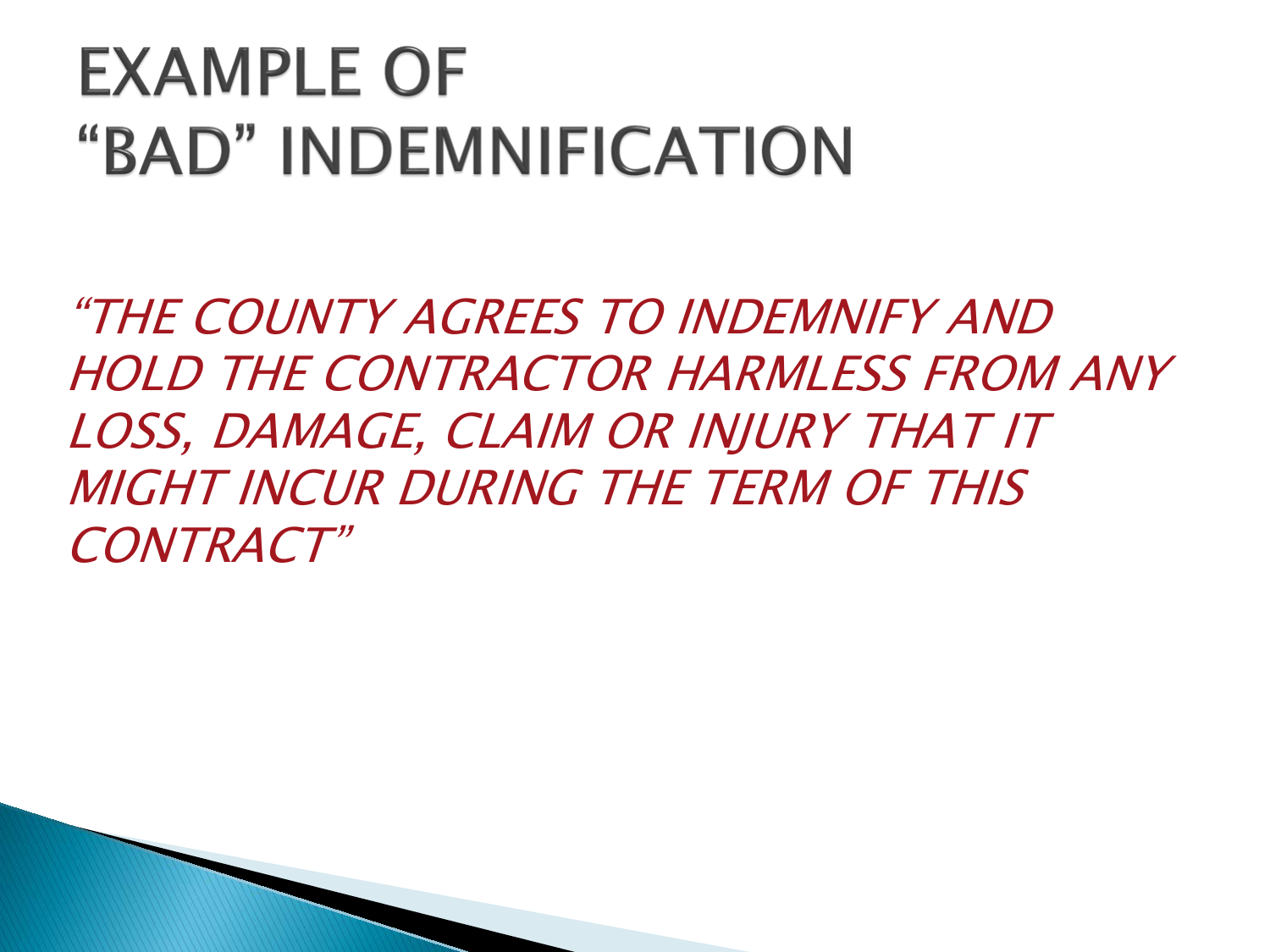### **EXAMPLE OF** "GOOD" INDEMNIFICATION

"THE COUNTY AGREES TO INDEMNIFY AND HOLD THE CONTRACTOR HARMLESS FROM ANY LOSS, DAMAGE, CLAIM OR INJURY RESULTING FROM THE NEGLIGENCE OF ITS EMPLOYEES DURING THE PERFORMANCE OF THIS CONTRACT"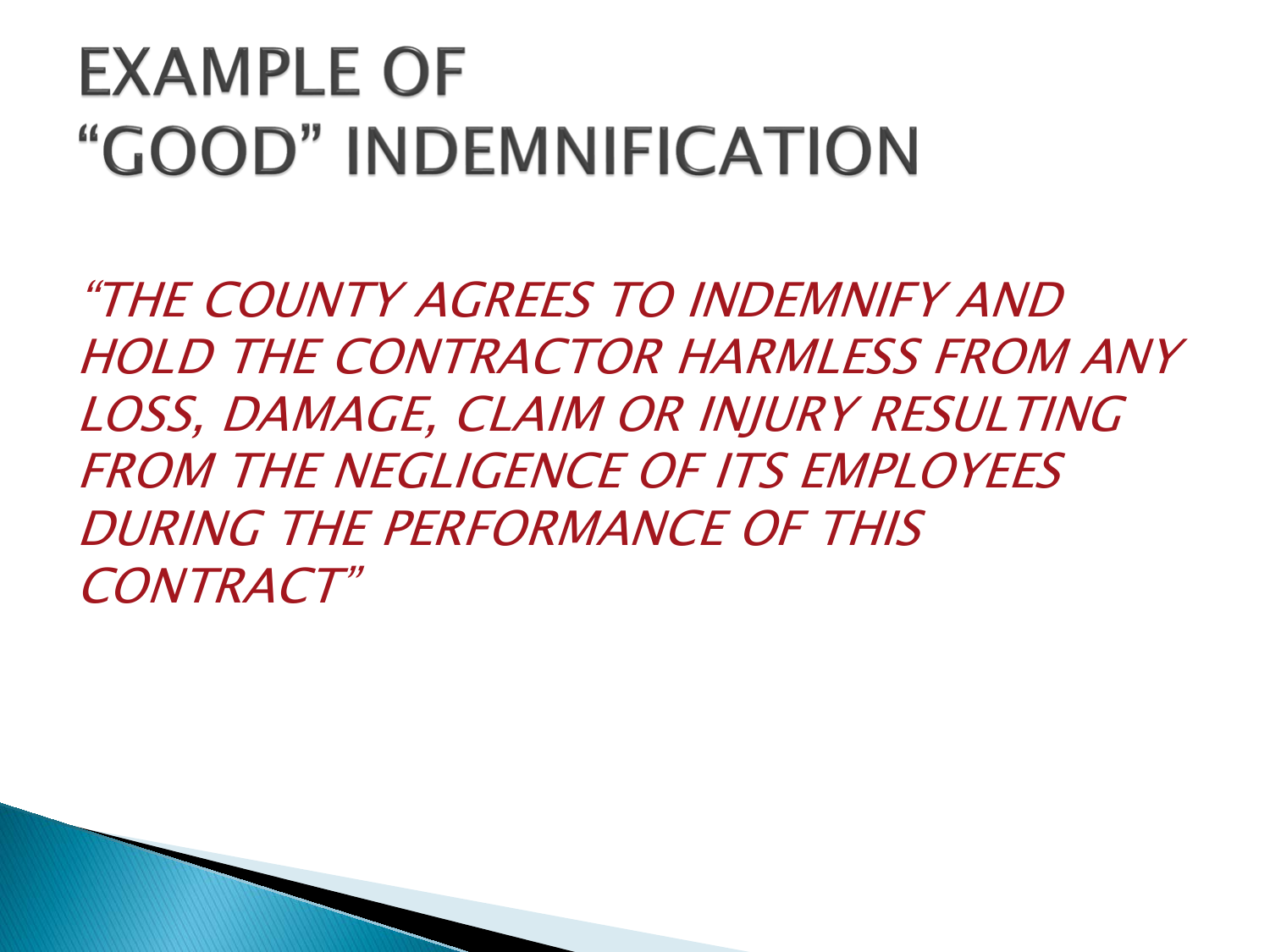### **ADDITIONAL INDEMNIFICATION** LANGUAGE

 SHALL THE BE CONSTRUED AS, A WAIVER OF "THE PARTIES FURTHER AGREE THAT NOTHING CONTAINED HEREIN IS INTENDED TO, NOR THE COUNTY' RIGHTS AND IMMUNITIES UNDER SECTION 768.28, FLORIDA STATUTES. AS AMENDED FROM TIME TO TIME."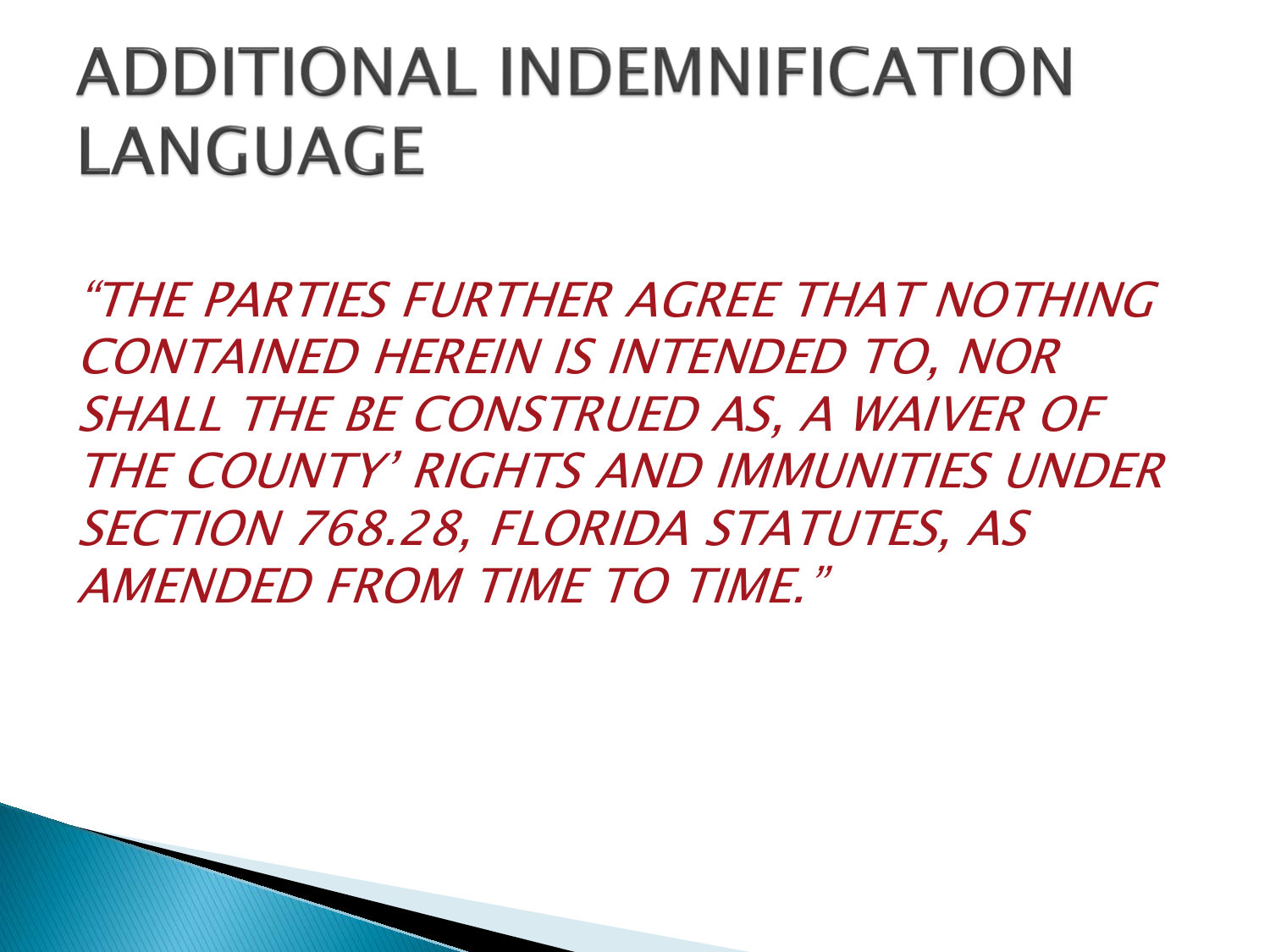## **GOVERNING LAW AND VENUE**

THIS DETERMINES WHAT LAW APPLIED AND WHERE ANY LAWSUIT OVER THE CONTRACT MUST BE BROUGHT

WE HAVE HAD CONTRACTS THAT REQUIRE ANY LAWSUIT TO BE BROUGHT IN NEBRASKA, COLORADO AND CALIFORNIA.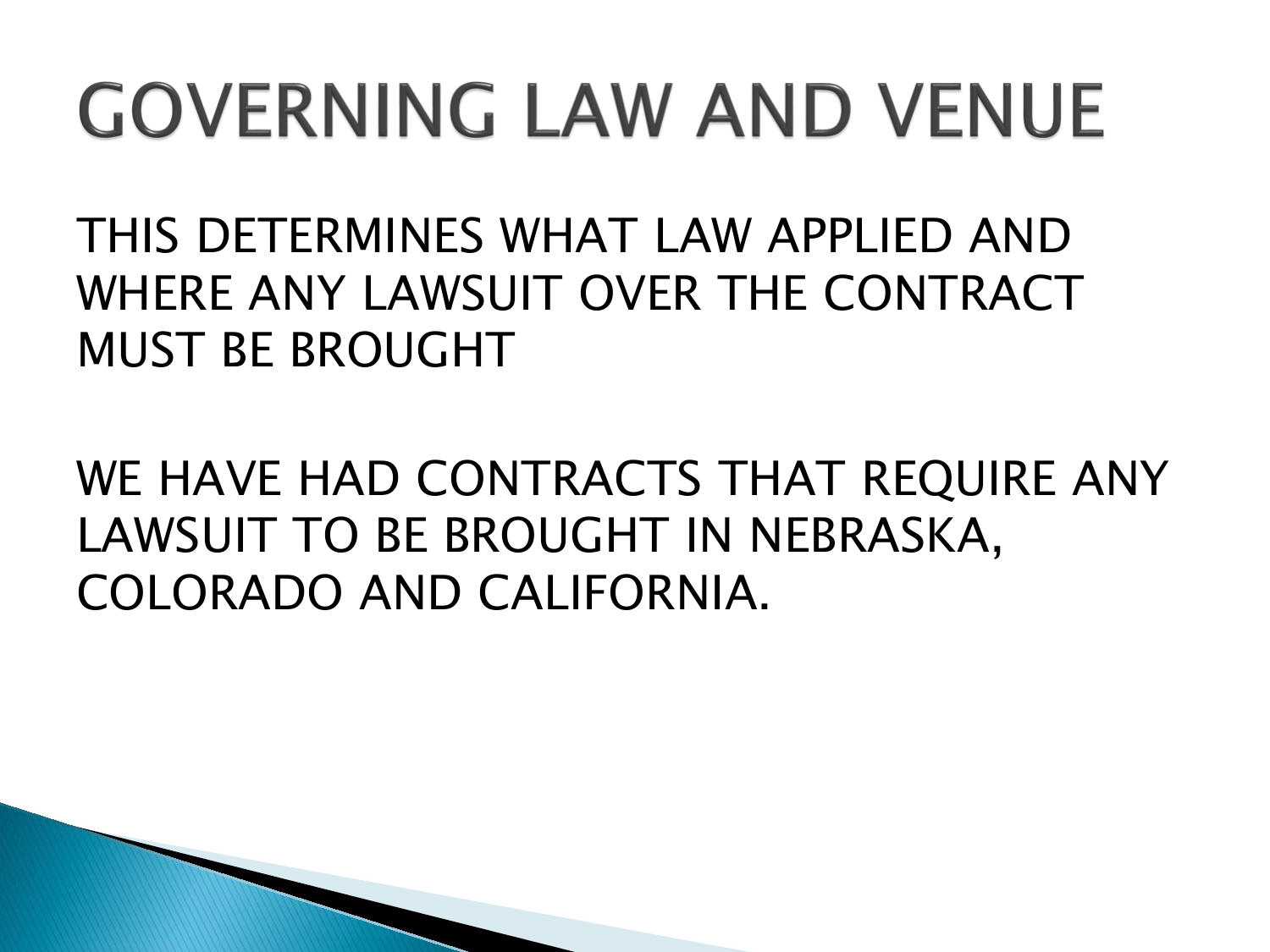### **SIGNATORIES**

 WHO CAN SIGN THE CONTRACT DEPARTMENT HEAD PURCHASING BOARD CHAIRMAN

DEPENDS ON THE AMOUNT. NEED TO VERIFY THE TOTAL COST OF THE CONTRACT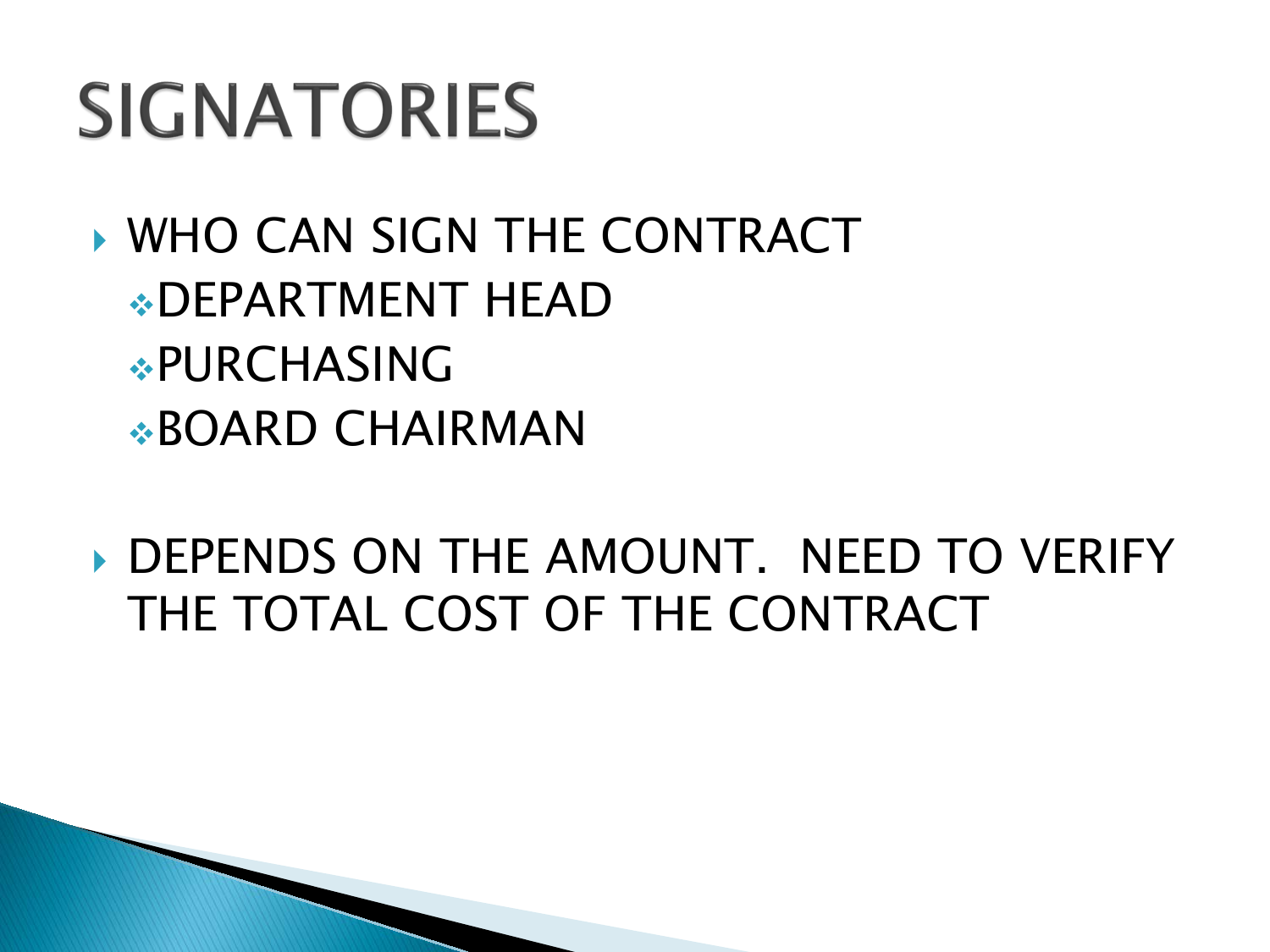### **SPECIAL ISSUES**

**FEDERAL FUNDING** 

#### ▶ SOFTWARE CONTRACTS

### ▶ SOLE SOURCE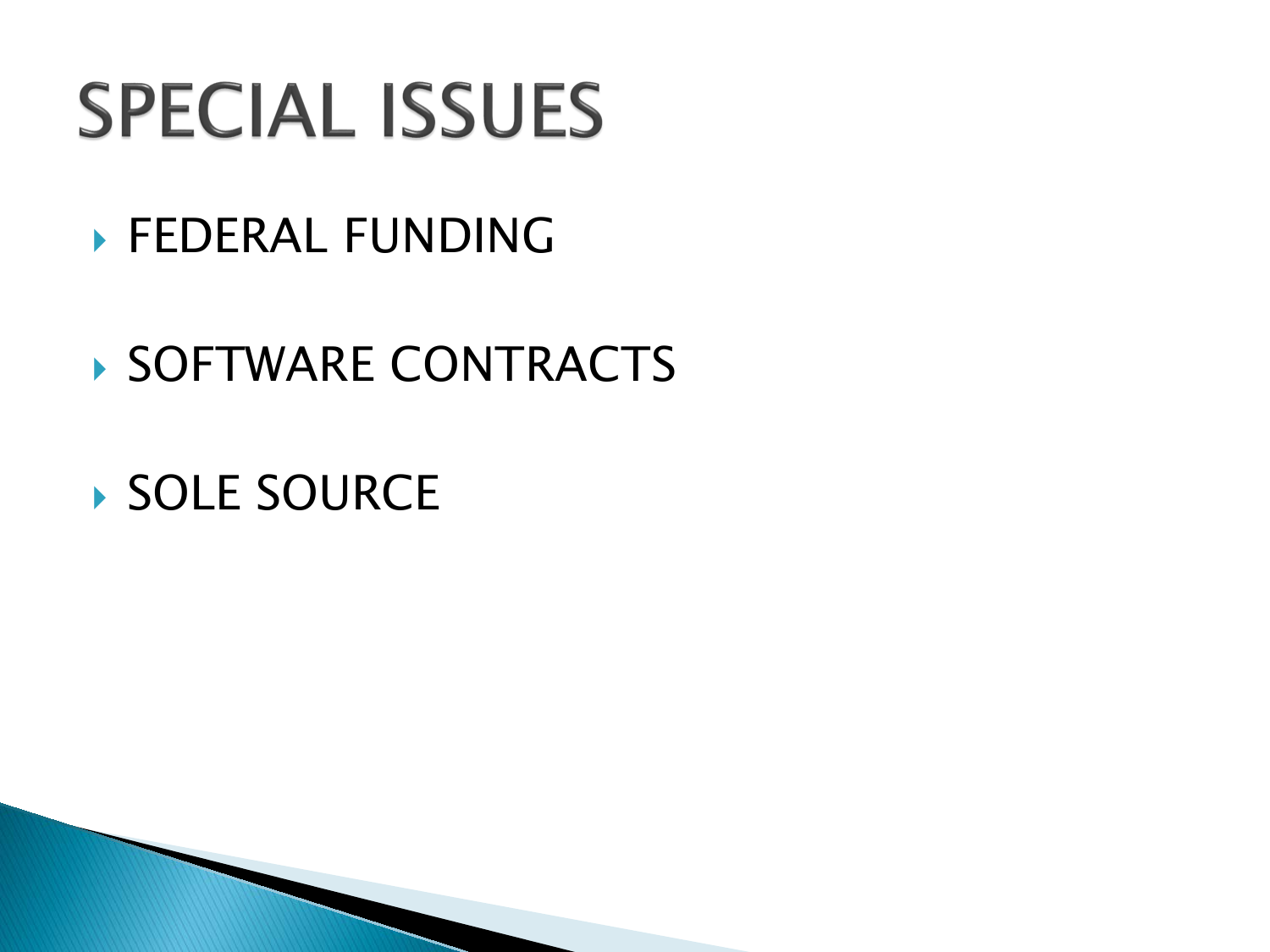### **FEDERAL FUNDING**

BE AWARE OF YOUR FUNDING SOURCE

RESTORE FUNDING FAA GRANTS FEMA REVENUES **GRANTS** 

ANY PART OF FUNDING IS FROM THE FEDERAL GOVERNMENT, THEN MORE STRICT REQUIREMENTS APPLY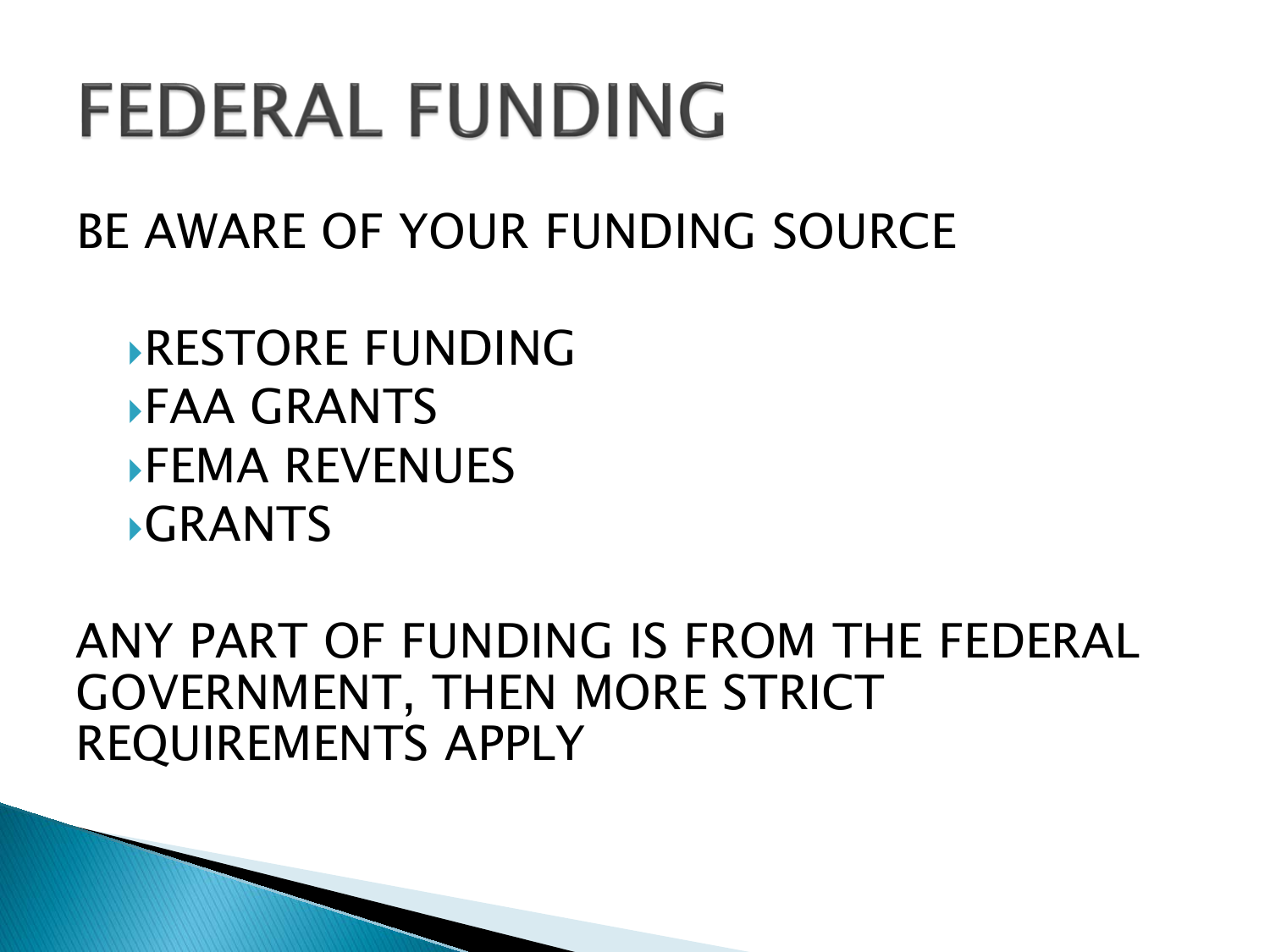### **SPECIAL REQUIREMENTS OF FEDERAL FUNDING**

- COMPLETED TO INDICATE COMPLIANCE WITH **REQUIRES NUMEROUS FORMS TO BE** CERTAIN FEDERAL REGULATIONS
- MANDATORY COMPETITIVE PROCESS (SOLE SOURCE CREATES SPECIAL PROBLEMS)
- STRICT AUDIT COMPLIANCE REQUIREMENTS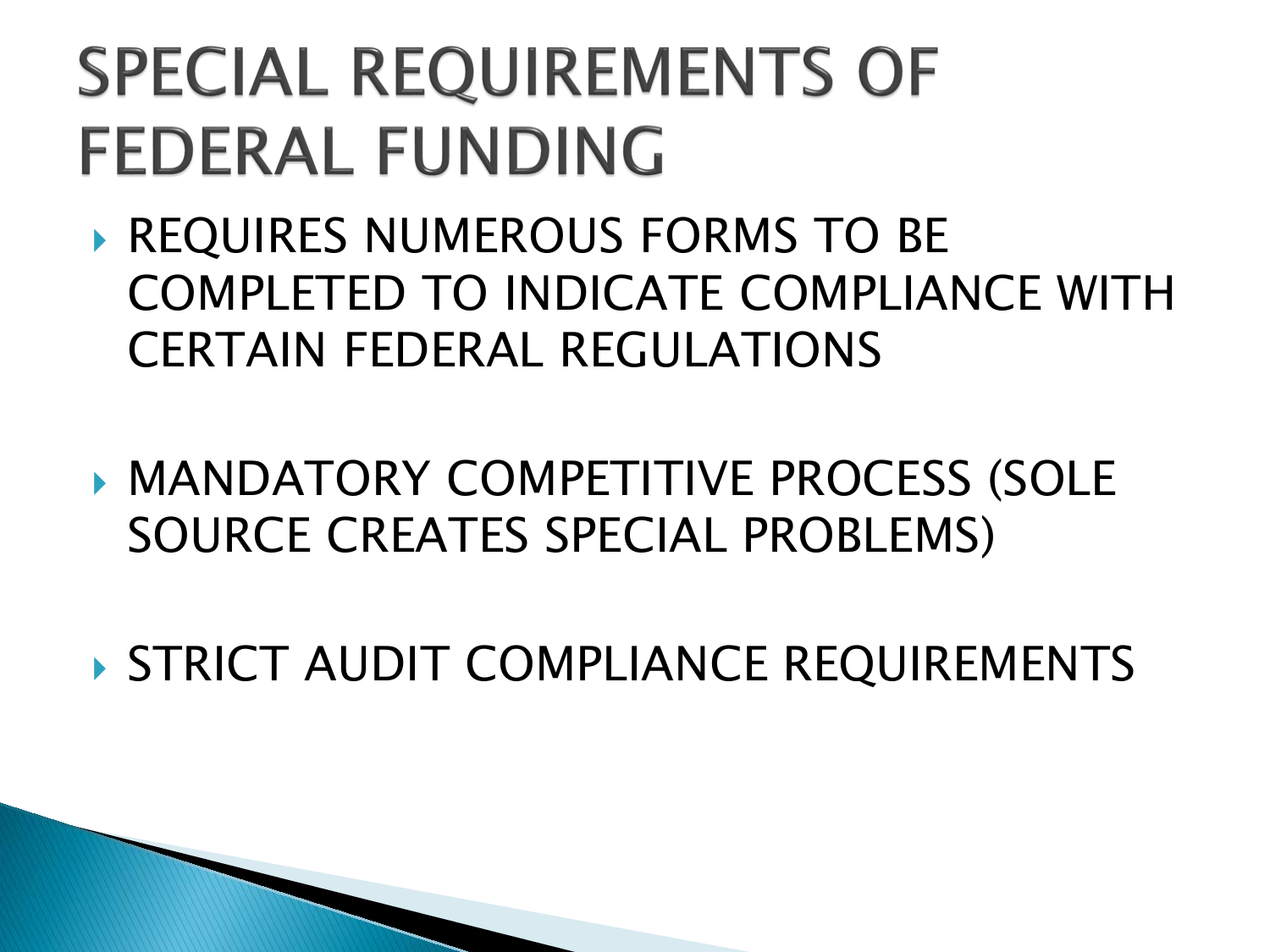## **COMPUTER SOFTWARE**

- FORM CONTRACTS WHICH COMPANY WILL NOT NEGOTIATE
- SOMETIMES WE HAVE TO JUST ACCEPT THE STILL SUBJECT TO THE RULES—BUT CONTRACT TERMS
- TO VERIFY THE NEED FOR A PARTICULAR WILL NORMALLY GET A REQUEST FROM LEGAL SOFTWARE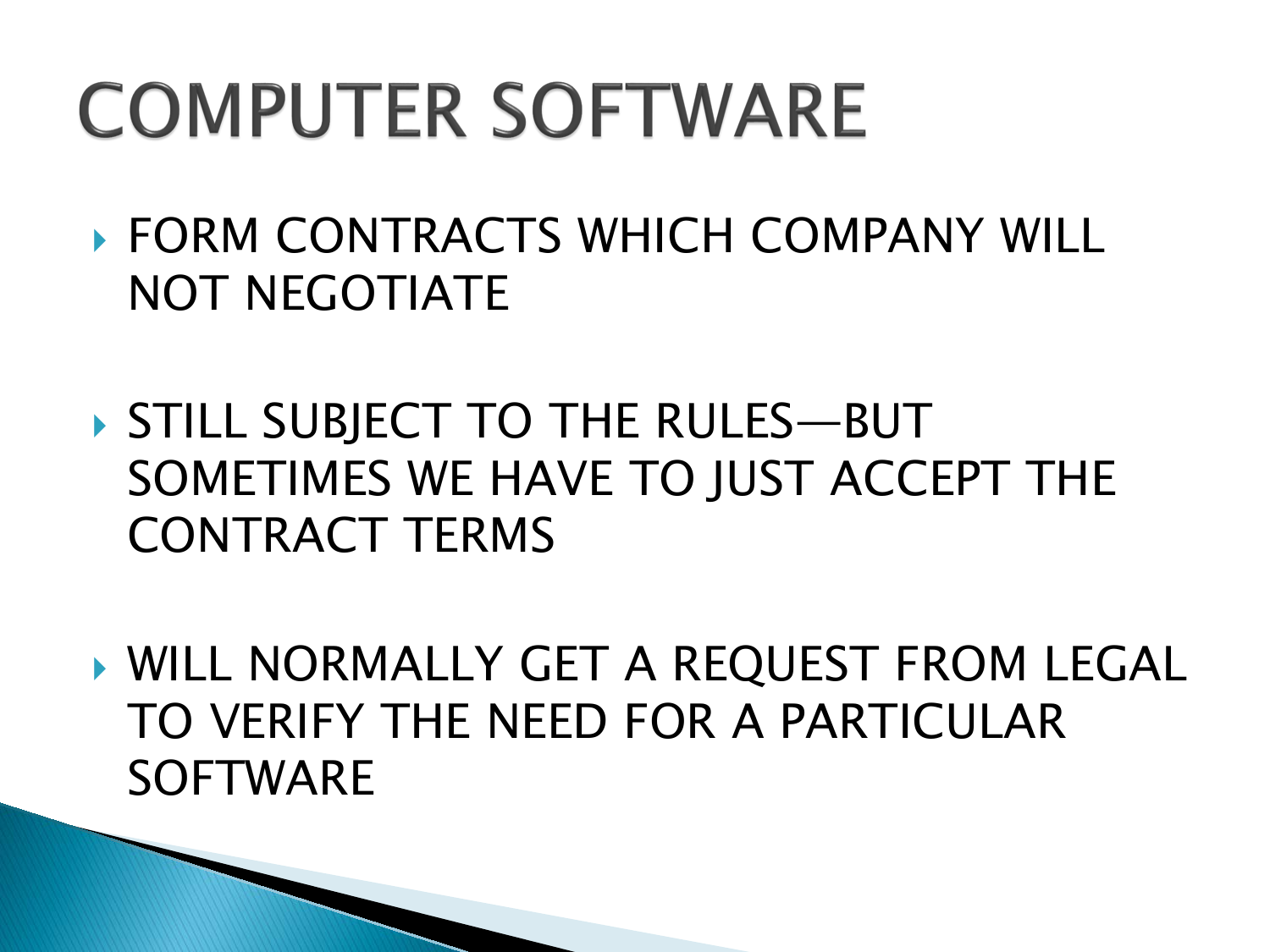### **SOLE SOURCE**

- **NEED TO JUSTIFY TO PURCHASING DIRECTOR** THAT A COMPANY IS A SOLE SOURCE
- **LONG TIME SERVICE TO THE COUNTY DOES**  NOT MAKE THEM A SOLE SOURCE NOR DOES THE FACT THEY ARE REALLY GOOD GUYS
- MUST BE PROVIDING A SERVICE OR PRODUCT THAT IS NEEDED AND THEY ARE THE ONLY SOURCE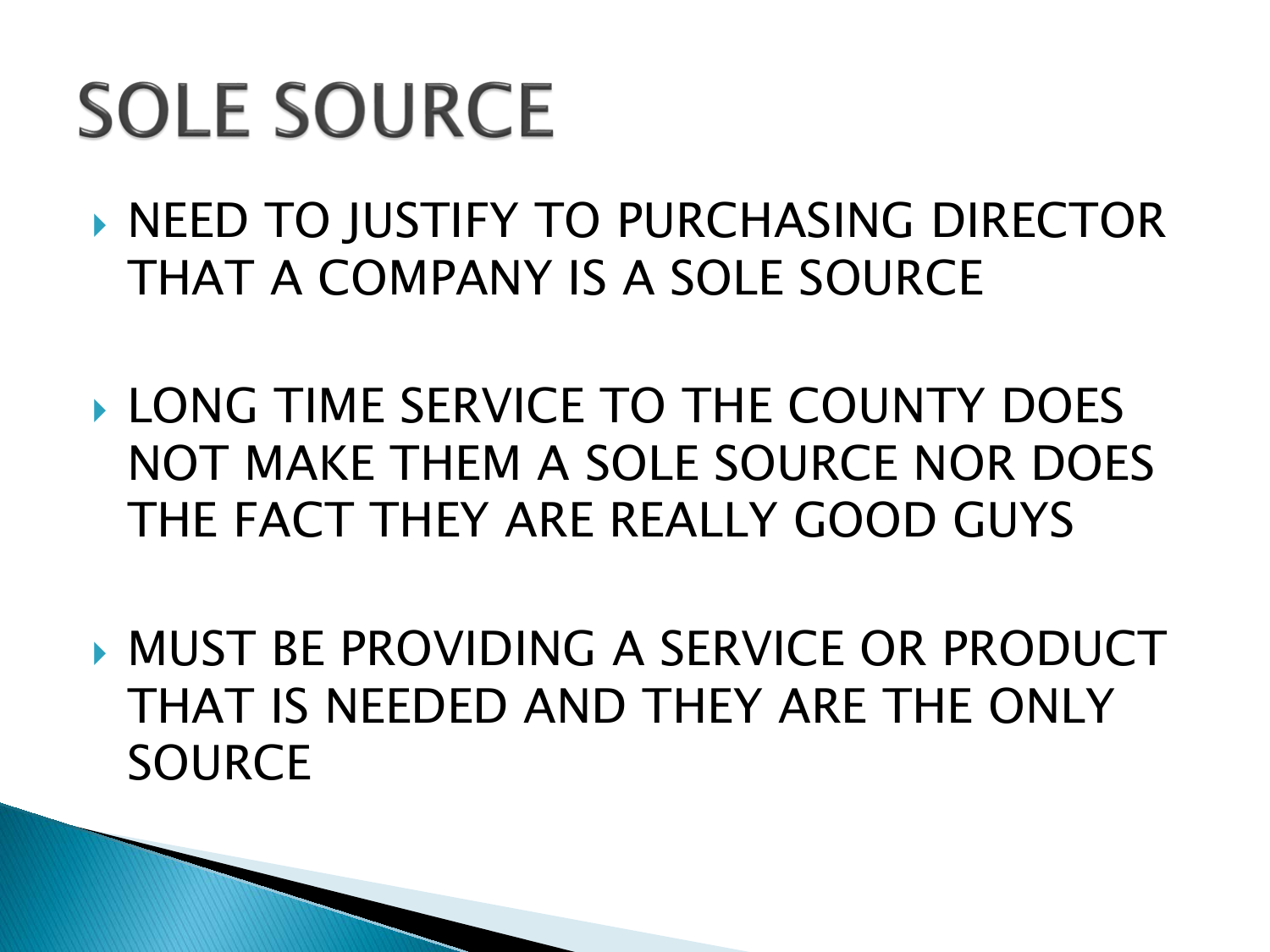### **DEALING WITH VENDORS**

- THE PROCESS IS ONLY AS GOOD AS THE SPECIFICATIONS THAT YOU PREPARE
- **HOWEVER, DO NOT CONTACT VEDORS AND**  HAVE THEM PREPARE SPECIFICATIONS FOR AN RFP OR BID.
- MAKE SURE ALL VERBAL REPRESENTATIONS ARE IN THE WRITTEN DOCUMENT